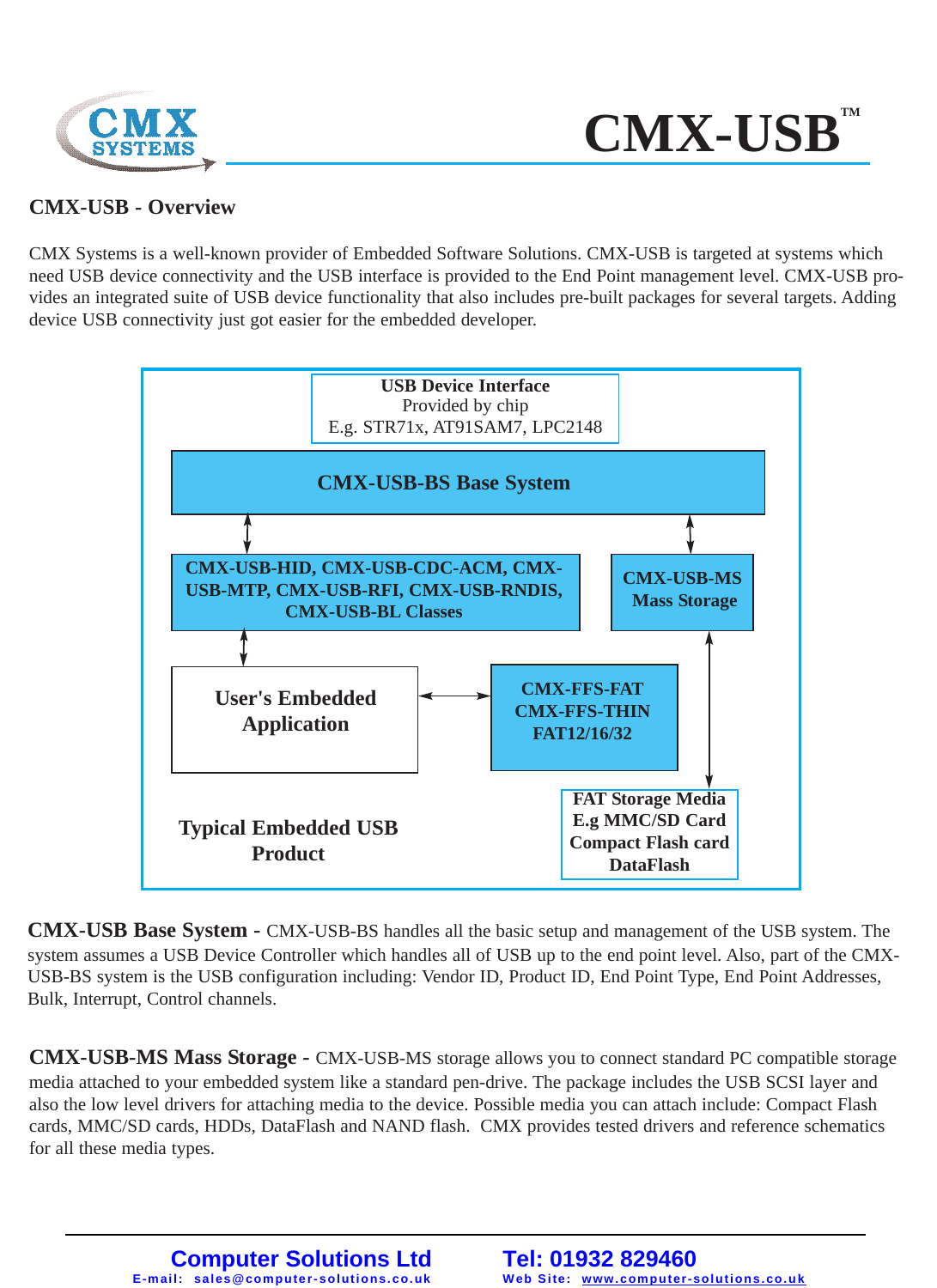**CMX-USB-CDC-ACM -** This Class driver provides a CDC class implementation for supporting standard comm ports. An API is provided which allows the comm port to be either virtual in your embedded application or connect it to a serial port on your embedded design. Provided is a sample application, which has an embedded command line terminal which can be accessed by the standard Windows terminal program (e.g. HyperTerm) through a Comm port over USB interface.

**CMX-USB-MTP** - This Class driver provides the Windows XP/Vista compliant Media Transfer Protocol (MTP) widely used in the design of portable media devices. This class driver option and Mass Storage alternative, appears as a standard drive to the host and can also be used with CMX-FFS file systems to provide synchronized device/ host file system access as well as API controlled file system access.

**The CMX-USB-RFI** - This Class driver is a Windows XP/Vista compatible alternative to Mass Storage and Media Transfer Protocol (MTP). CMX-USB-RFI provides improvements to Mass Storage including the ability to synchronize PC and embedded application access, and the ability to incorporate a file system with greater reliability than available with FAT. The CMX-USB-RFI device driver is provided at no charge with the purchase of the CMX-USB-RFI Windows Driver software.

**CMX-USB-RNDIS** - This Class driver is a USB virtual Ethernet driver with a simple API for easy integration with any TCP/IP stack or Ethernet driver interface. RNDIS Class allows the embedded target to appear as a standard network card to the host allowing access to the target from a directly connected PC or from devices sharing the same network.

#### **File Systems**

CMX also provides file system solutions for embedded systems. In particular the CMX-FFS-SAFE-FAT, CMX-FFS-FAT and CMX-FFS-THIN products are optimal solutions for running fully featured FAT file systems on Microcontrollers. The standard features include FAT12/16/32 and long filenames which make it as simple as possible to access standard flash devices both from your embedded application and through USB mass storage.

#### **Integrated Packages**

CMX offers complete pre-ported packages for several Microcontrollers. A complete tested project can be delivered including reference schematics which means that the developer gets an instant success in the project and can immediately focus on their core competences.

These packages work on various standard evaluation boards. Please contact CMX for more information about this.

#### **CMX Systems, Inc.**

CMX Embedded Software Products are shipped royalty free, with full 'C' source code, 6 months technical support and software updates.

# **Contact Comsol for a current list of supported processors**.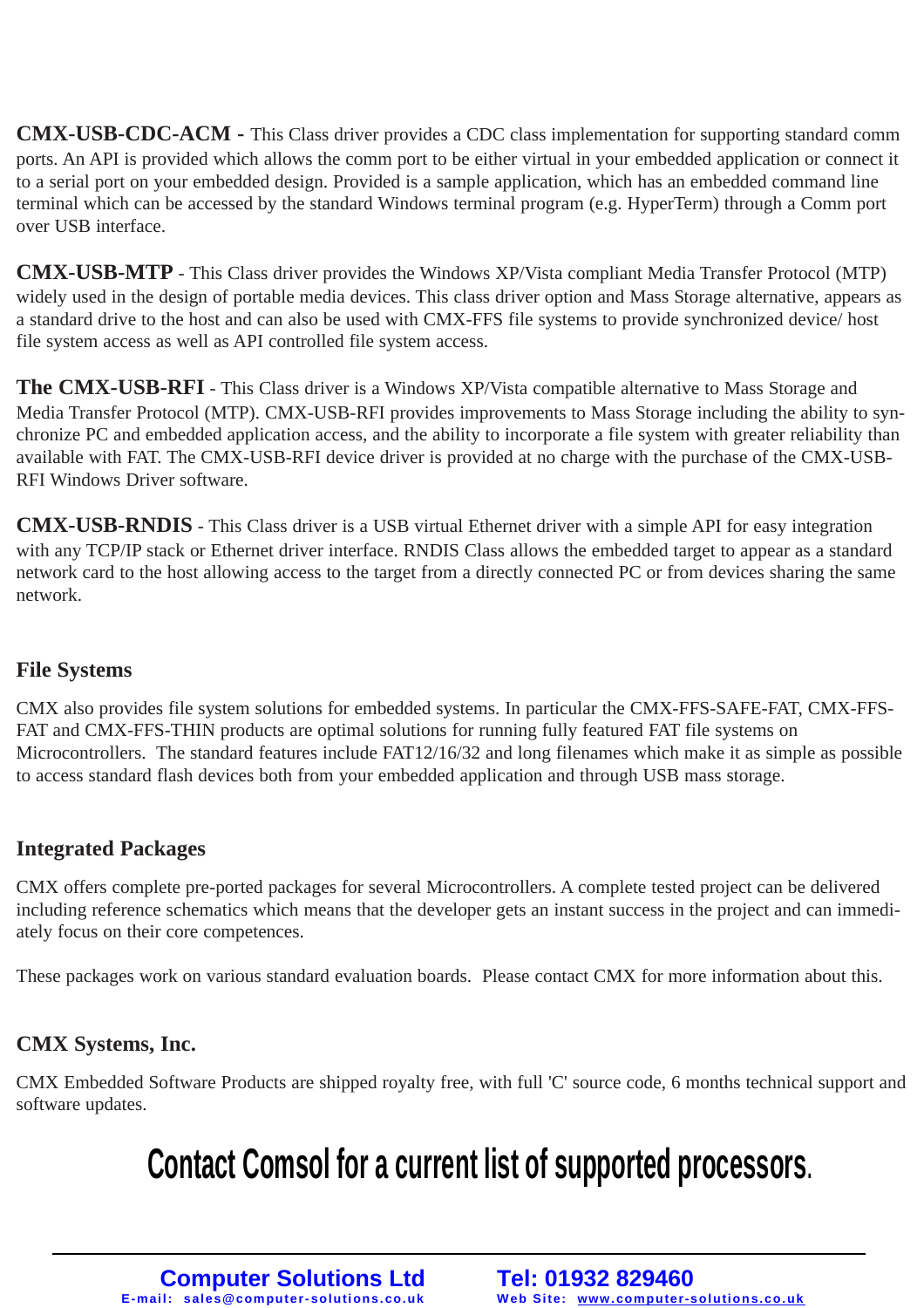

# **CMX-USB Host**

#### **CMX-USB Host - Overview**

CMX Systems is a well-known provider of Embedded Software Solutions. CMX-USB-Host is targeted at systems which need USB Host connectivity and the USB interface is provided to the End Point management level. CMX-USB Host Software provides an integrated suite of USB Host functionality that also includes prebuilt packages for several targets. Adding USB Host connectivity just got easier for the embedded developer.



#### **CMX-USB-Host Base System**

CMX-USB-Host (OHCI or EHCI or Non-Standard) is designed both for microcontrollers with integrated USB host controllers and for external USB host controllers. Designed as a small footprint, efficient driver - it works seamlessly with any host controller. The CMX-USB-Host package is fully compatible with CMX's Host Class drivers for Mass Storage, CDC, HID, Audio, FTDI, MIDI and Printer. CMX-USB-Host Mass Storage is fully compatible with CMX-FFS-FAT.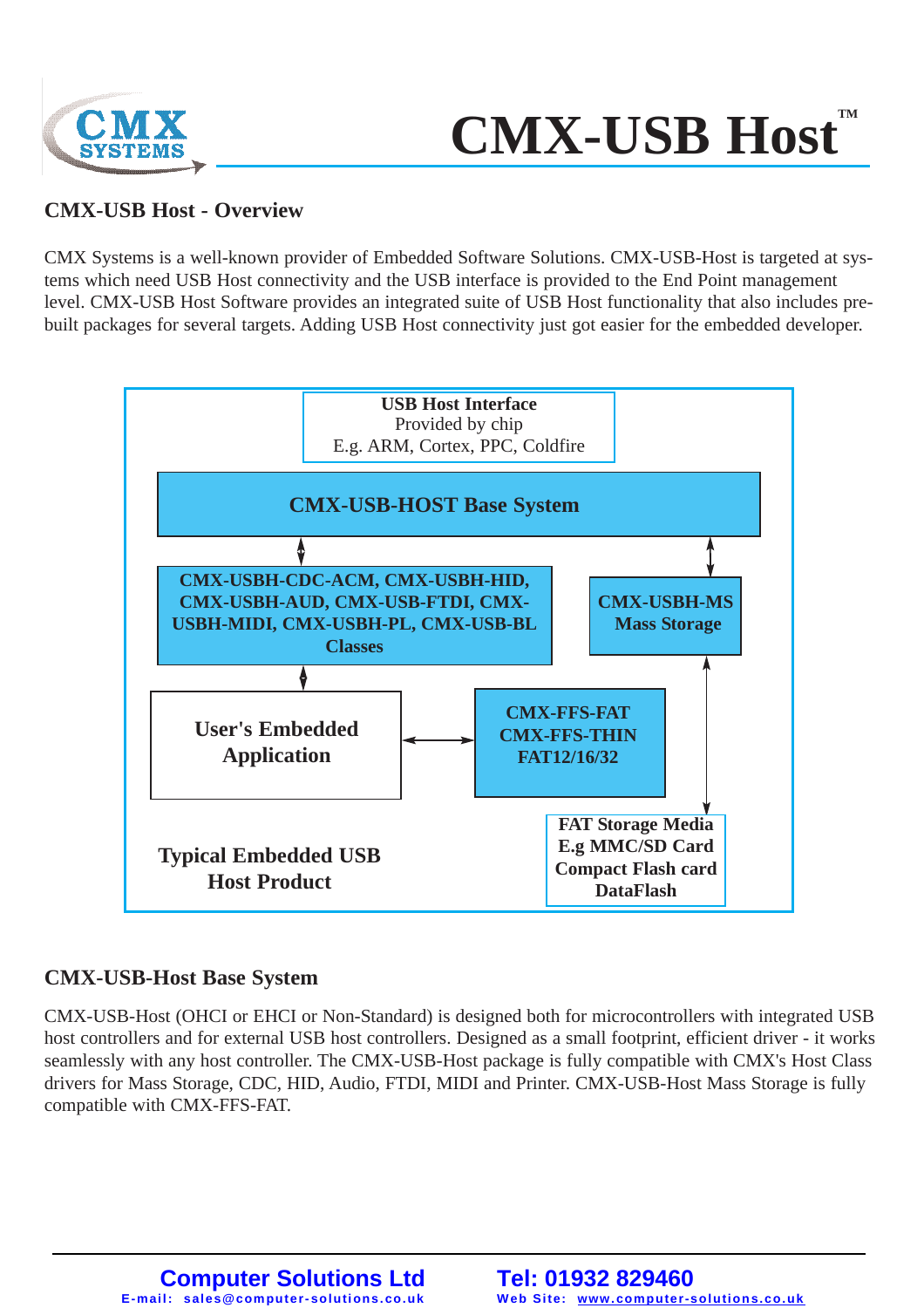**CMX-USBH-CDC-ACM -** This Class driver enables the designer to provide a virtual USB serial port on the embedded target which acts as a standard serial port and can be accessed using simple, serial API functions. CMX-USBH-CDC-ACM is optimized to use minimal RAM and ROM and requires just the control channel endpoint and a single interrupt endpoint.

**CMX-USBH-HID -** This Class driver enables the designer to provide support for Human Interface Devices such as a mouse, keyboard or joystick.

**CMX-USBH-MS Mass Storage** - This Class driver allows any flash drive to plug into the host system and to be read by the hosts file system. The system allows the host to access the drive using the minimum possible RAM and ROM requirements. It can be used with both an integrated USB host controller or with an external USB host controller. CMX-USBH-MS uses just the control channel endpoint and two bulk endpoints. CMX-USBH-MS is fully compatible with CMX-FFS-FAT and CMX-FFS-THIN Flash File System product.

**CMX-USBH-AUD** - This Audio Class driver supplies a wide range of audio functions for embedded USB Hosts supporting USB speakers and / microphones. Supporting both TYPE I (PCM/PCM8) and TYPE II (MPEG) stream formats, CMX-USBH-AUD provides sample rate adjustment for the audio device rate, volume and mute control, graphic equalizer, loudness, bass boost, input terminal ( IT ) of streaming type for playback, and output terminal (OT) for recording. Processing features provided include; up/down mix, Dolby Prologic, 3D stereo extender, reverb, chorus, compression and processing unit extension. CMX-USBH-AUD also includes a mixer unit, line in or microphone selection and AF Version 1 (full speed).

**CMX-USBH-FTDI -** This Class driver is available for embedded designs which include FTDI USB to Serial converter devices.

**The CMX-USBH-MIDI** - Implements the Musical Instrument Digital Interface protocol when required for USB Host applications.

**The CMX-USBH-PL** - The Print Class driver enabling USB Hosts to interface with PLC5 format compliant printers.

#### **Integrated Packages**

CMX offers complete pre-ported packages for several Microcontrollers with integrated USB HOST and external USB Host controllers. A complete tested project can be delivered including reference schematics which means that the developer gets an instant success in the project and can immediately focus on their core competences. These packages work on various standard evaluation boards. Please contact CMX for more information about this.

#### **CMX Systems, Inc.**

CMX Embedded Software Products are shipped royalty free, with full 'C' source code, 6 months technical support and software updates.

## **Contact Comsol for a current list of supported processors**.

**Computer Solutions Ltd E-mail: sales@computer- solutions. co.uk**